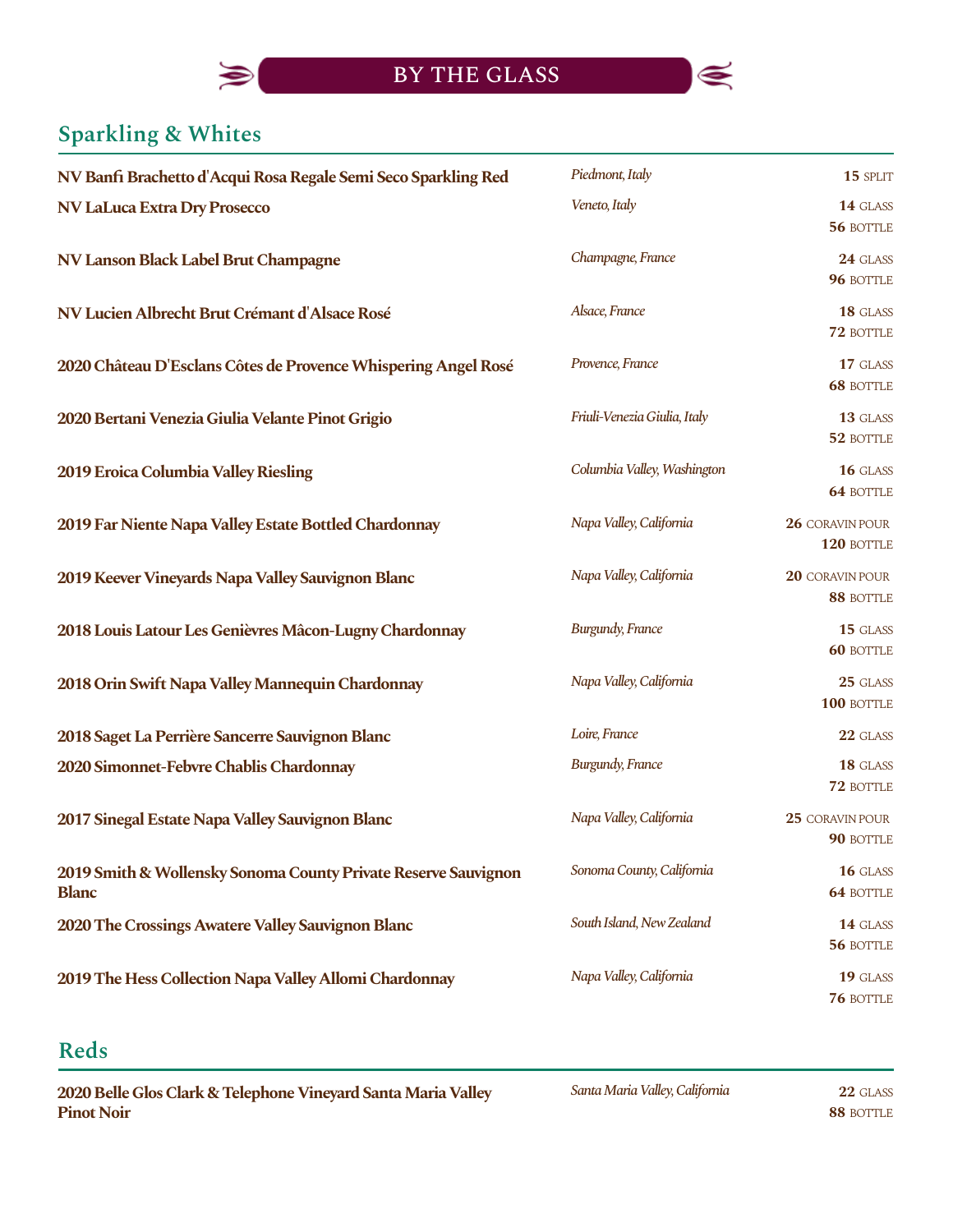#### **2019 Böen Tri-Appellation Pinot Noir 15** GLASS

|  | California |
|--|------------|
|  |            |

**60** BOTTLE

| 2015 Greg Linn Wines Santa Maria Valley Ancient Ocean Pinot Noir      | Santa Maria Valley, California | 28 CORAVIN POUR<br>112 BOTTLE        |
|-----------------------------------------------------------------------|--------------------------------|--------------------------------------|
| 2019 King Estate Willamette Valley Inscription Pinot Noir             | Willamette Valley, Oregon      | 17 GLASS<br><b>66 BOTTLE</b>         |
| 2019 La Crema Sonoma Coast Pinot Noir                                 | Sonoma Coast, California       | 18 GLASS<br>72 BOTTLE                |
| 2018 Duckhorn Vineyards Napa Valley Merlot                            | Napa Valley, California        | 25 GLASS<br>95 BOTTLE                |
| 2015 Marqués de Cáceres Rioja Tempranillo Blend Reserva               | DOCa Rioja, Spain              | 14 GLASS<br>56 BOTTLE                |
| 2018 Borgo Scopeto Chianti Classico Sangiovese                        | Tuscany, Italy                 | 13 GLASS<br>52 BOTTLE                |
| 2018 Beaulieu Vineyard Napa Valley 'BV' Cabernet Sauvignon            | Napa Valley, California        | 24 GLASS<br>96 BOTTLE                |
| 2017 Daniel Cohn North Coast Bellacosa Cabernet Sauvignon             | North Coast, California        | 16 GLASS<br><b>64 BOTTLE</b>         |
| 2017 Groth Oakville Cabernet Sauvignon                                | Oakville, California           | <b>30 CORAVIN POUR</b><br>115 BOTTLE |
| 2015 Heitz Cellar Trailside Vineyard Rutherford Cabernet<br>Sauvignon | Rutherford, California         | <b>65 CORAVIN POUR</b><br>260 BOTTLE |
| 2018 JUSTIN Paso Robles Cabernet Sauvignon                            | Paso Robles, California        | 18 GLASS<br>72 BOTTLE                |
| 2016 Paul Hobbs Napa Valley Cabernet Sauvignon                        | Napa Valley, California        | 55 CORAVIN POUR<br>225 BOTTLE        |
| 2016 Smith & Wollensky Rutherford Cabernet Sauvignon                  | Rutherford, California         | 45 CORAVIN POUR<br>175 BOTTLE        |
| 2018 Smith & Wollensky Napa Valley Private Reserve Red Blend          | Napa Valley, California        | 22 GLASS<br>84 BOTTLE                |
| 2017 Bodega Catena Zapata La Consulta Malbec                          | Cuyo, Argentina                | 16 GLASS<br><b>64 BOTTLE</b>         |
| 2017 Darioush Napa Valley Signature Shiraz                            | Napa Valley, California        | <b>45 CORAVIN POUR</b><br>180 BOTTLE |
| 2017 Renato Ratti Barolo Marcenasco Nebbiolo                          | Piedmont, Italy                | <b>30 CORAVIN POUR</b>               |
| 2018 Argiano Toscana 'NC' Non Confunditur Super Tuscan Blend          | Tuscany, Italy                 | 15 GLASS<br><b>60 BOTTLE</b>         |
| 2019 Oberon Napa Valley Merlot                                        | Napa Valley, California        | 17 GLASS<br><b>68 BOTTLE</b>         |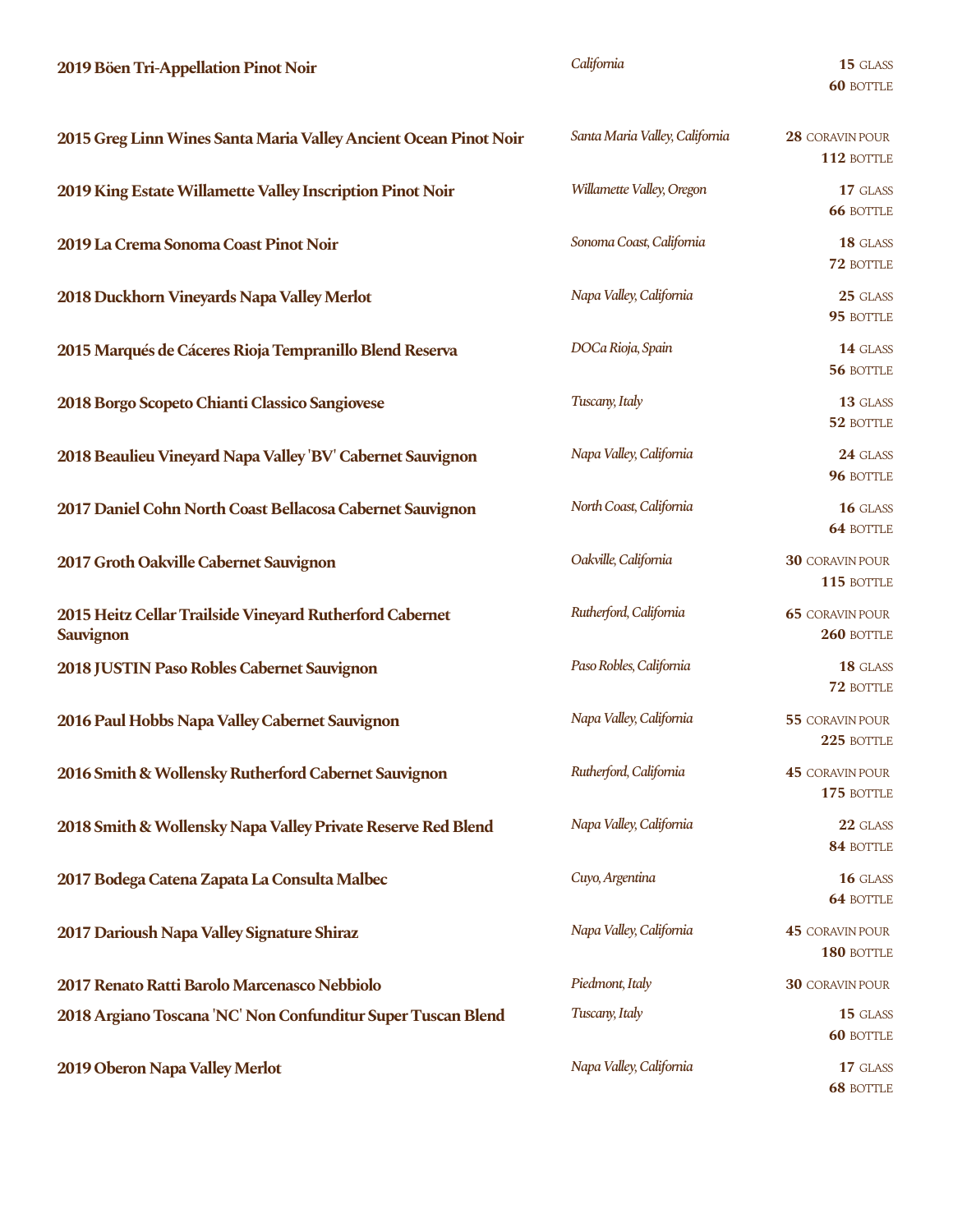

# **Sparkling & Whites**

 $\blacktriangleright$ 

| 2018 Andreola Dirupo Extra Dry Prosecco di Valdobbiadene  | Veneto, Italy                | <b>38 HALF BOTTLE</b><br>44 BOTTLE  |
|-----------------------------------------------------------|------------------------------|-------------------------------------|
| 2016 Dry Creek Vineyard Sonoma County Sauvignon Blanc     | Dry Creek Valley, California | <b>36 HALF BOTTLE</b>               |
| 2018 J. Lohr Arroyo Seco Riverstone Chardonnay            | Arroyo Seco, California      | 28 HALF BOTTLE                      |
| NV Perrier-Jouët Grand Brut Champagne                     | Champagne, France            | <b>85 HALF BOTTLE</b><br>125 BOTTLE |
| NV Veuve Clicquot Ponsardin 'Yellow Label' Brut Champagne | Champagne, France            | 90 HALF BOTTLE<br>150 BOTTLE        |
| <b>Reds</b>                                               |                              |                                     |

| 2016 Bethel Heights Eola-Amity Hills Estate Pinot Noir        | Eola-Amity Hills, Oregon | <b>47 HALF BOTTLE</b> |
|---------------------------------------------------------------|--------------------------|-----------------------|
| 2018 J. Lohr Paso Robles Hilltop Cabernet Sauvignon           | Paso Robles, California  | <b>42 HALF BOTTLE</b> |
| 2018 La Crema Sonoma Coast Pinot Noir                         | Sonoma Coast, California | <b>35 HALF BOTTLE</b> |
| 2016 Zenato Amarone della Valpolicella Classico Corvina Blend | Veneto, Italy            | <b>65 HALF BOTTLE</b> |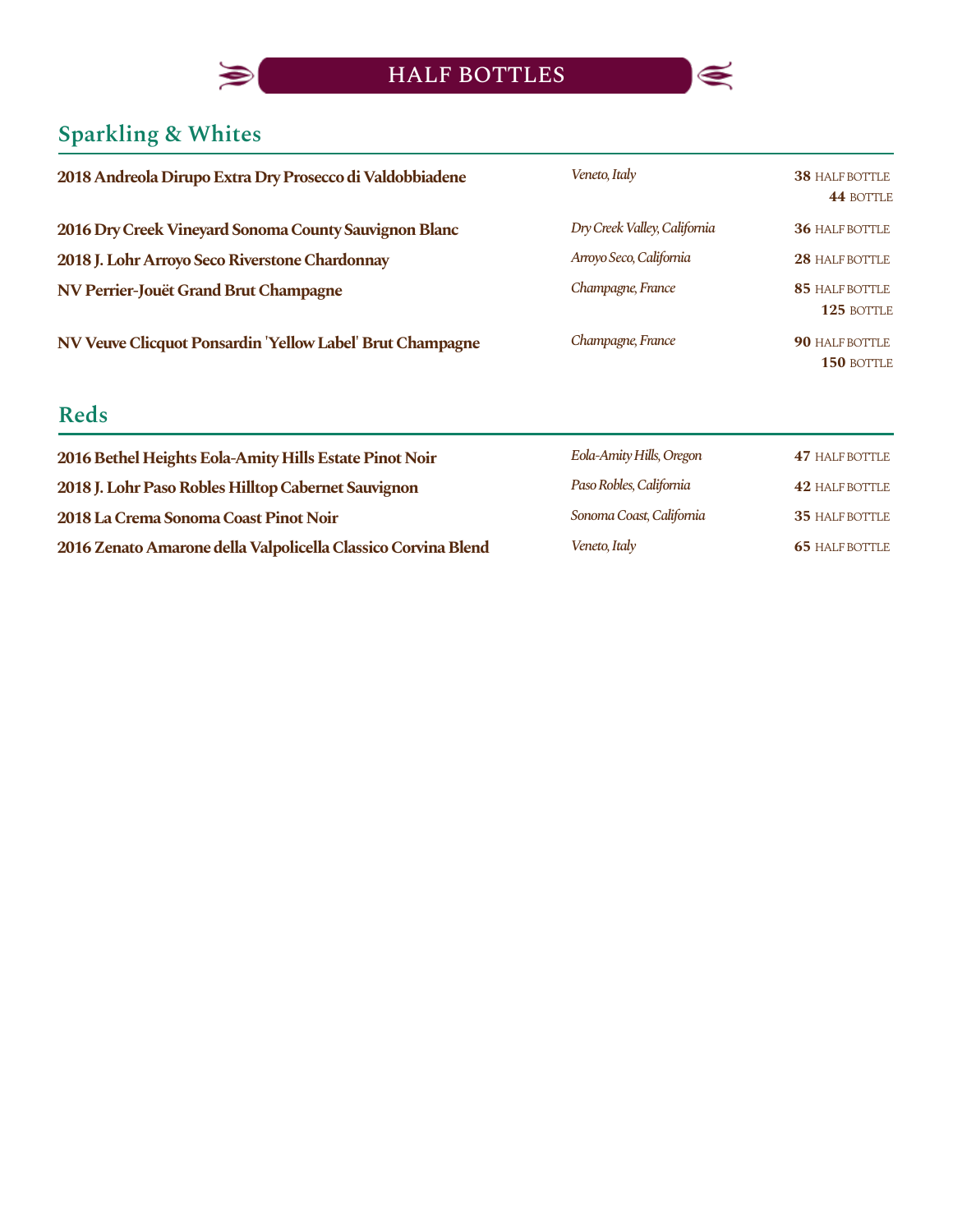

*AndersonValley,California*

### **Sparkling**

**NV Roederer Estate Anderson Valley Brut Sparkling Wine** *Anderson Valley, California* **70 BOTTLE** 

#### **Chardonnay**

**2019 Cakebread Cellars Napa Valley Chardonnay 2019 Chateau Montelena Napa Valley Chardonnay** 2018 Cobb H. Klopp Vineyard Sonoma Coast Chardonnay **2019 Far Niente Napa Valley Estate Bottled Chardonnay 2018 Orin Swift Napa Valley Mannequin Chardonnay 2019 Rombauer Carneros Chardonnay 2020 Screen Door Cellars Asern Vineyard Russian River Valley Chardonnay 2019 The Hess Collection Napa Valley Allomi Chardonnay** *Napa Valley, California* **76 BOTTL** 

#### **Sauvignon Blanc**

**2020 Benziger Family Winery North Coast Sauvignon Blanc 2020 CADE Estate Winery Napa Valley Sauvignon Blanc 2020 Cakebread Cellars Napa Valley Sauvignon Blanc 2020 Duckhorn Vineyards Napa Valley Sauvignon Blanc 2019 Keever Vineyards Napa Valley Sauvignon Blanc 2017 Sinegal Estate Napa Valley Sauvignon Blanc 2019Smith&WollenskySonomaCountyPrivateReserveSauvignon Blanc** *NorthCoast,California NapaValley,California NapaValley,California NapaValley,California NapaValley,California NapaValley,California SonomaCounty,California*

#### **Unique Whites**

| 2019 Eroica Columbia Valley Riesling                           | Columbia Valley, Washington      | <b>64 BOTTLE</b> |
|----------------------------------------------------------------|----------------------------------|------------------|
| 2019 Merry Edwards Winery Russian River Valley Sauvignon Blanc | Russian River Valley, California | 130 BOTTLE       |
| 2020 Rabble Wine Co. Paso Robles Rosé                          | Paso Robles, California          | 54 BOTTLE        |

| Napa Valley, California          | <b>108 BOTTLE</b> |
|----------------------------------|-------------------|
| Napa Valley, California          | <b>135 BOTTLE</b> |
| Sonoma Coast, California         | <b>115 BOTTLE</b> |
| Napa Valley, California          | $120$ BOTTLE      |
| Napa Valley, California          | $100$ bottle      |
| Carneros, California             | 110 BOTTLE        |
| Russian River Valley, California | $70$ bottle       |
| Napa Valley, California          | <b>76 BOTTLE</b>  |

| North Coast, California   | 47 BOTTLE        |
|---------------------------|------------------|
| Napa Valley, California   | <b>60 BOTTLE</b> |
| Napa Valley, California   | <b>79 BOTTLE</b> |
| Napa Valley, California   | <b>64 BOTTLE</b> |
| Napa Valley, California   | 88 BOTTLE        |
| Napa Valley, California   | <b>90 BOTTLE</b> |
| Sonoma County, California | 64 BOTTLE        |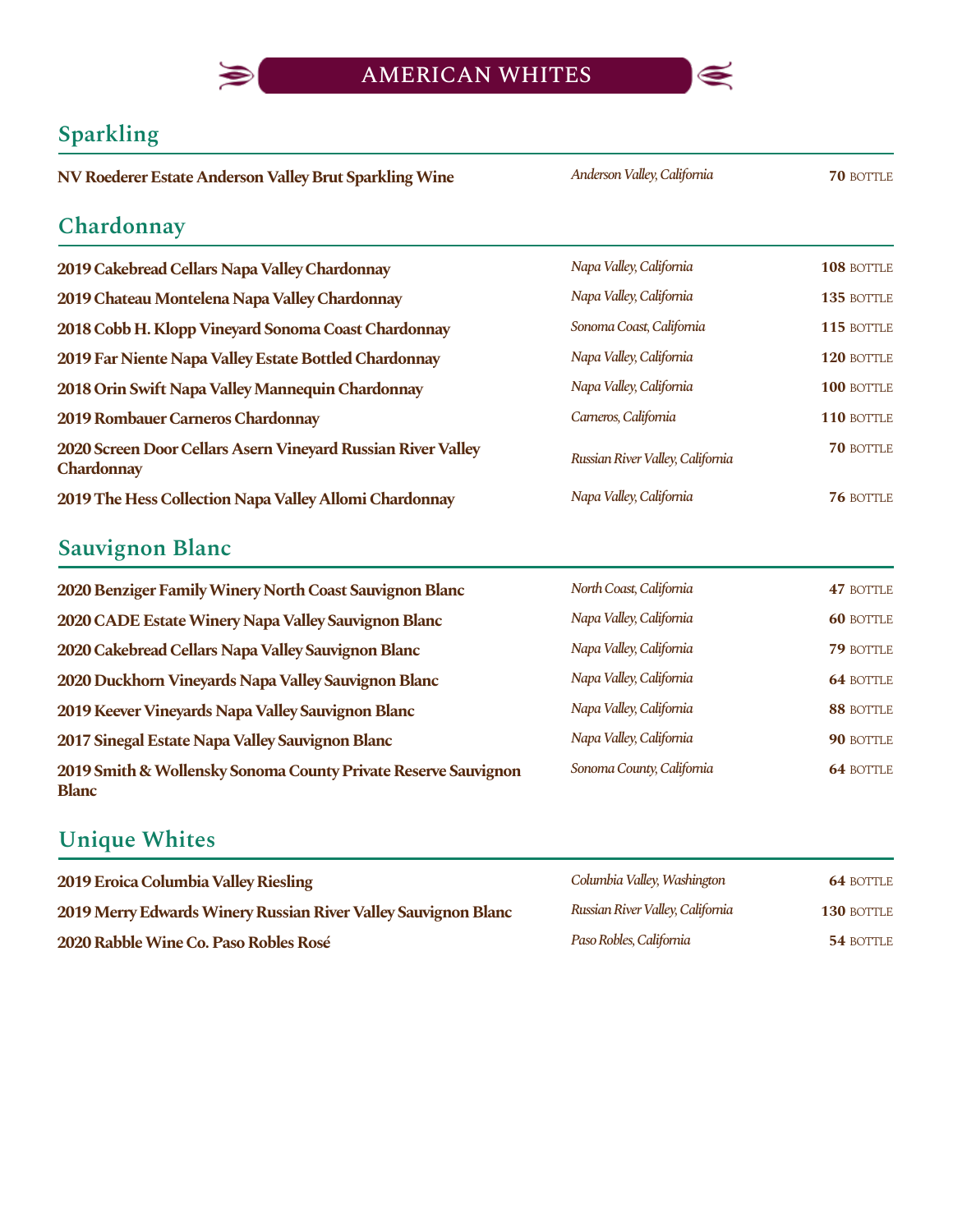

### **Cabernet**

 $\blacktriangleright$ 

| 2018 Band of Vintners Napa Valley Consortium Cabernet Sauvignon                      | Napa Valley, California         | 84 BOTTLE        |
|--------------------------------------------------------------------------------------|---------------------------------|------------------|
| 2018 Beaulieu Vineyard Napa Valley 'BV' Cabernet Sauvignon                           | Napa Valley, California         | 96 BOTTLE        |
| 2019 Bonterra California Cabernet Sauvignon                                          | California                      | 49 BOTTLE        |
| 2017 Cade Howell Mountain Cabernet Sauvignon                                         | Howell Mountain, California     | 260 BOTTLE       |
| 2018 CADE Estate Winery Howell Mountain Reserve Cabernet<br><b>Sauvignon</b>         | Howell Mountain, California     | 400 BOTTLE       |
| 2018 Cakebread Cellars Napa Valley Cabernet Sauvignon                                | Napa Valley, California         | 173 BOTTLE       |
| 2018 Charles Krug Napa Valley Cabernet Sauvignon                                     | Napa Valley, California         | 88 BOTTLE        |
| 2018 Chateau Montelena Napa Valley Cabernet Sauvignon                                | Napa Valley, California         | 134 BOTTLE       |
| 2018 Chateau Ste. Michelle Columbia Valley Indian Wells Cabernet<br><b>Sauvignon</b> | Columbia Valley, Washington     | <b>65 BOTTLE</b> |
| 2018 Chimney Rock Stags Leap District Cabernet Sauvignon                             | Stags Leap District, California | 215 BOTTLE       |
| 2019 Cloisonné Napa Valley Cabernet Sauvignon                                        | Napa Valley, California         | 90 BOTTLE        |
| 2016 Col Solare Red Mountain Cabernet Sauvignon                                      | Red Mountain, Washington        | 165 BOTTLE       |
| 2017 Daniel Cohn North Coast Bellacosa Cabernet Sauvignon                            | North Coast, California         | 64 BOTTLE        |
| 2019 Duckhorn Vineyards Napa Valley Cabernet Sauvignon                               | Napa Valley, California         | 165 BOTTLE       |
| 2018 Editorial Coombsville Cabernet Sauvignon                                        | Coombsville, California         | 120 BOTTLE       |
| 2018 Far Niente Oakville Estate Bottled Cabernet Sauvignon                           | Oakville, California            | 270 BOTTLE       |
| 2018 Freemark Abbey Napa Valley Cabernet Sauvignon                                   | Napa Valley, California         | 138 BOTTLE       |
| 2017 Groth Oakville Cabernet Sauvignon                                               | Oakville, California            | 115 BOTTLE       |
| 2018 Hall Napa Valley Cabernet Sauvignon                                             | Napa Valley, California         | 120 BOTTLE       |
| 2015 Heitz Cellar Trailside Vineyard Rutherford Cabernet<br>Sauvignon                | Rutherford, California          | 260 BOTTLE       |
| 2014 Hindsight Bella Vetta Vineyard Howell Mountain Cabernet<br><b>Sauvignon</b>     | Howell Mountain, California     | 120 BOTTLE       |
| 2019 Honig Napa Valley Cabernet Sauvignon                                            | Napa Valley, California         | 140 BOTTLE       |
| 2016 Hoopes Vineyard Oakville Cabernet Sauvignon                                     | Oakville, California            | 125 BOTTLE       |
| 2020 Imagery Estate Winery California Cabernet Sauvignon                             | California                      | 58 BOTTLE        |
| 2019 J. Lohr Paso Robles Hilltop Cabernet Sauvignon                                  | Paso Robles, California         | <b>70 BOTTLE</b> |
| 2017 Jordan Alexander Valley Cabernet Sauvignon                                      | Alexander Valley, California    | 156 BOTTLE       |
| 2019 Joseph Phelps Napa Valley Estate Grown Cabernet Sauvignon                       | Napa Valley, California         | 184 BOTTLE       |
| 2018 JUSTIN Paso Robles Cabernet Sauvignon                                           | Paso Robles, California         | 72 BOTTLE        |
| 2017 Mt. Brave Mount Veeder Cabernet Sauvignon                                       | Mount Veeder, California        | 190 BOTTLE       |
| 2018 Odette Napa Valley Adaptation Cabernet Sauvignon                                | Napa Valley, California         | 150 BOTTLE       |
| 2018 Odette Estate Stags Leap District Cabernet Sauvignon Estate                     | Stags Leap District, California | 295 BOTTLE       |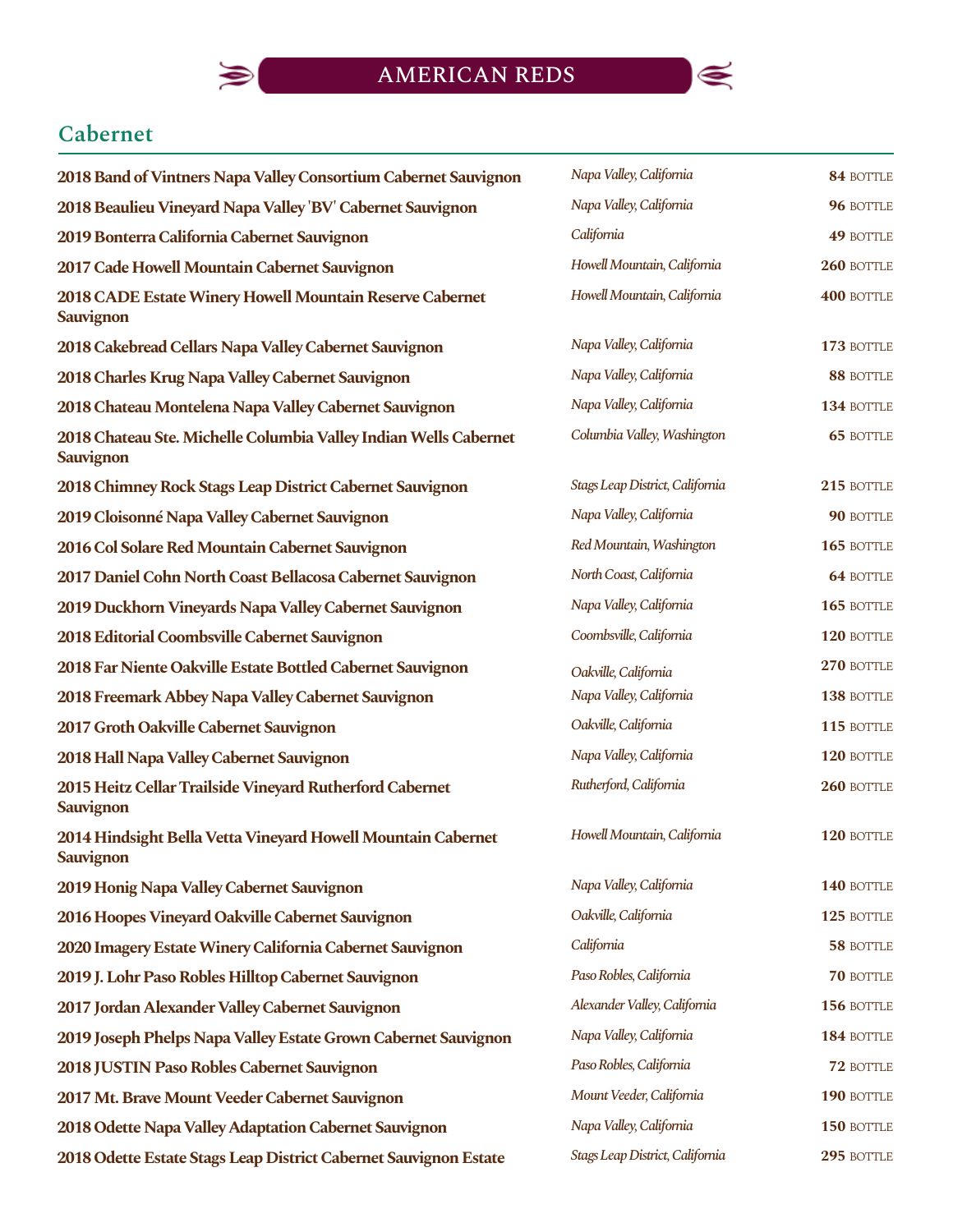| 2019 Orin Swift Napa Valley Mercury Head Cabernet Sauvignon                    | Napa Valley, California         | 260 BOTTLE       |
|--------------------------------------------------------------------------------|---------------------------------|------------------|
| 2016 Paul Hobbs Napa Valley Cabernet Sauvignon                                 | Napa Valley, California         | 225 BOTTLE       |
| 2018 Pine Ridge Vineyards Napa Valley Cabernet Sauvignon                       | Napa Valley, California         | 145 BOTTLE       |
| 2018 Robert Craig Winery Napa Valley Affinity Cabernet Sauvignon               | Napa Valley, California         | 170 BOTTLE       |
| 2018 Robert Mondavi Winery Oakville Cabernet Sauvignon                         | Oakville, California            | 150 BOTTLE       |
| 2018 Rodney Strong Sonoma County Cabernet Sauvignon                            | Sonoma County, California       | 57 BOTTLE        |
| 2016 Screaming Eagle Napa Valley Cabernet Sauvignon                            | Napa Valley, California         | 3,250 BOTTLE     |
| 2018 Sequoia Grove Napa Valley Cabernet Sauvignon                              | Rutherford, California          | 108 BOTTLE       |
| 2018 Shafer Stags Leap District One Point Five Cabernet Sauvignon              | Stags Leap District, California | 245 BOTTLE       |
| 2017 Silver Oak Alexander Valley Cabernet Sauvignon                            | Alexander Valley, California    | 195 BOTTLE       |
| 2016 Silver Oak Napa Valley Cabernet Sauvignon                                 | Napa Valley, California         | 255 BOTTLE       |
| 2018 Sinegal Estate Napa Valley Cabernet Sauvignon                             | Napa Valley, California         | 190 BOTTLE       |
| 2016 Smith & Wollensky Rutherford Cabernet Sauvignon                           | Rutherford, California          | 175 BOTTLE       |
| 2018 St. Supéry Napa Valley Estate Cabernet Sauvignon                          | Napa Valley, California         | 80 BOTTLE        |
| 2019 Stag's Leap Wine Cellars Napa Valley Artemis Cabernet<br><b>Sauvignon</b> | Napa Valley, California         | 155 BOTTLE       |
| 2018 The Hess Collection Napa Valley Allomi Cabernet Sauvignon                 | Napa Valley, California         | 83 BOTTLE        |
| 2012 Wente Livermore Valley The Nth Degree Cabernet Sauvignon                  | Livermore Valley, California    | 170 BOTTLE       |
| 2018 Whitehall Lane Napa Valley Cabernet Sauvignon                             | Napa Valley, California         | 94 BOTTLE        |
| 2018 Wines of Substance Columbia Valley 'Cs' Cabernet Sauvignon                | Columbia Valley, Washington     | <b>46 BOTTLE</b> |

# **Proprietary Blends/Meritage**

| 2013 Cain Napa Valley 'Cain Concept' The Benchland Bordeaux<br><b>Blend</b> | Napa Valley, California              | 160 BOTTLE          |
|-----------------------------------------------------------------------------|--------------------------------------|---------------------|
| 2006 Cain Spring Mountain District 'Cain Five' Bordeaux Blend               | Spring Mountain District, California | 400 BOTTLE          |
| 2007 Cain Spring Mountain District 'Cain Five' Bordeaux Blend               | Spring Mountain District, California | 400 BOTTLE          |
| 2008 Cain Spring Mountain District 'Cain Five' Bordeaux Blend               | Spring Mountain District, California | 400 BOTTLE          |
| 2016 Cain Spring Mountain District 'Cain Five' Bordeaux Blend               | Spring Mountain District, California | 277 BOTTLE          |
| 2016 Celani Family Napa Valley Tenacious Red Blend                          | Oak Knoll District, California       | 140 BOTTLE          |
| 2016 Dominus Estate Napa Valley Napanook Bordeaux Blend                     | Napa Valley, California              | 217 BOTTLE          |
| 2012 Harlan Estate Napa Valley Bordeaux Blend                               | Napa Valley, California              | <b>1,225 BOTTLE</b> |
| 2017 J. Lohr Paso Robles 'Pure Paso' Proprietary Red Blend                  | Paso Robles, California              | 72 BOTTLE           |
| 2018 JUSTIN Paso Robles Isosceles Bordeaux Blend                            | Paso Robles, California              | 195 BOTTLE          |
| 2016 JUSTIN Paso Robles Justification Bordeaux Blend                        | Paso Robles, California              | 125 BOTTLE          |
| 2018 Opus One Napa Valley Bordeaux Blend                                    | Oakville, California                 | <b>600 BOTTLE</b>   |
| 2017 Pursued By Bear Columbia Valley 'Bear Cub' Red Blend                   | Columbia Valley, Washington          | 75 BOTTLE           |
| 2018 Quintessa Rutherford Bordeaux Blend                                    | Rutherford, California               | 425 BOTTLE          |
| 2012 Robert Foley Vineyards Napa Valley Claret Bordeaux Blend               | Napa Valley, California              | 280 BOTTLE          |
|                                                                             |                                      |                     |

| Napa Valley, California              | 160 BOTTLE          |
|--------------------------------------|---------------------|
| Spring Mountain District, California | 400 BOTTLE          |
| Spring Mountain District, California | 400 BOTTLE          |
| Spring Mountain District, California | 400 BOTTLE          |
| Spring Mountain District, California | 277 BOTTLE          |
| Oak Knoll District, California       | 140 BOTTLE          |
| Napa Valley, California              | 217 BOTTLE          |
| Napa Valley, California              | <b>1,225 BOTTLE</b> |
| Paso Robles, California              | $72$ bottle         |
| Paso Robles, California              | 195 BOTTLE          |
| Paso Robles, California              | 125 BOTTLE          |
| Oakville, California                 | <b>600 BOTTLE</b>   |
| Columbia Valley, Washington          | <b>75 BOTTLE</b>    |
| Rutherford, California               | 425 BOTTLE          |
| Napa Valley, California              | 280 BOTTLE          |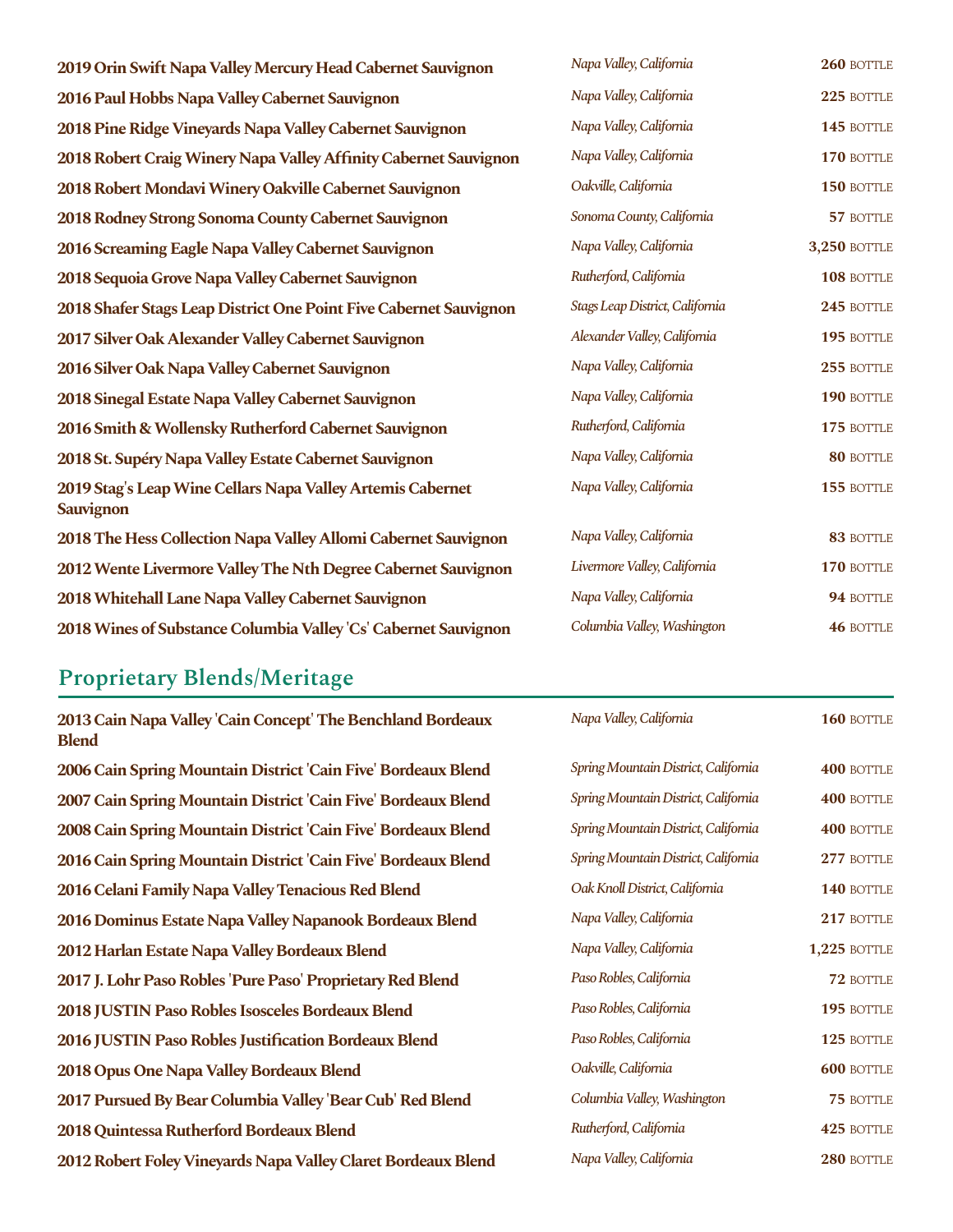| 2015 Screaming Eagle Napa Valley The Flight Bordeaux Blend      | Napa Valley, California | <b>1,700 BOTTLE</b> |
|-----------------------------------------------------------------|-------------------------|---------------------|
| 2018 Secret Indulgence California Chronology Red Blend          | California              | <b>64 BOTTLE</b>    |
| 2018 Smith & Wollensky Napa Valley Private Reserve Red Blend    | Napa Valley, California | 84 BOTTLE           |
| 2019 The Prisoner Wine Co. Napa Valley 'The Prisoner' Red Blend | Napa Valley, California | 95 BOTTLE           |

#### **Merlot**

**2018 Duckhorn Vineyards Napa Valley Merlot 2018 PlumpJack Napa Valley Merlot 2017 Rombauer Napa Valley Merlot** 

#### **Pinot Noir**

| Napa Valley, California | <b>1,700 BOTTLE</b> |
|-------------------------|---------------------|
| California              | <b>64 BOTTLE</b>    |
| Napa Valley, California | 84 BOTTLE           |
| Napa Valley, California | 95 BOTTLE           |

| Napa Valley, California | 95 BOTTLE         |
|-------------------------|-------------------|
| Napa Valley, California | <b>160 BOTTLE</b> |
| Carneros, California    | 120 BOTTLE        |

| 2020 Belle Glos Clark & Telephone Vineyard Santa Maria Valley<br><b>Pinot Noir</b> | Santa Maria Valley, California   | 88 BOTTLE        |
|------------------------------------------------------------------------------------|----------------------------------|------------------|
| 2019 Böen Tri-Appellation Pinot Noir                                               | California                       | <b>60 BOTTLE</b> |
| 2018 Chalk Hill Sonoma Coast Pinot Noir                                            | Sonoma Coast, California         | 72 BOTTLE        |
| 2017 Davis Bynum Russian River Valley Pinot Noir                                   | Russian River Valley, California | <b>67 BOTTLE</b> |
| 2018 Domaine Drouhin Dundee Hills Pinot Noir                                       | Dundee Hills, Oregon             | 160 BOTTLE       |
| 2017 Domaine Drouhin Dundee Hills Laurène Pinot Noir                               | Dundee Hills, Oregon             | 165 BOTTLE       |
| 2019 Flowers Sonoma Coast Pinot Noir                                               | Sonoma Coast, California         | 138 BOTTLE       |
| 2015 Greg Linn Wines Santa Maria Valley Ancient Ocean Pinot Noir                   | Santa Maria Valley, California   | 112 BOTTLE       |
| 2019 King Estate Willamette Valley Inscription Pinot Noir                          | Willamette Valley, Oregon        | <b>66 BOTTLE</b> |
| 2019 La Crema Sonoma Coast Pinot Noir                                              | Sonoma Coast, California         | 72 BOTTLE        |
| 2018 RAEN Sonoma Coast Royal St. Robert Cuvée Pinot Noir                           | Sonoma Coast, California         | 120 BOTTLE       |
| 2019 RAEN Sonoma Coast Royal St. Robert Cuvée Pinot Noir                           | Sonoma Coast, California         | 120 BOTTLE       |
| 2018 Résonance Willamette Valley Pinot Noir                                        | Willamette Valley, Oregon        | 74 BOTTLE        |
| 2017 The Hilt Sta. Rita Hills Pinot Noir Estate                                    | Sta. Rita Hills, California      | 85 BOTTLE        |

### **Syrah/Petite Sirah**

| 2017 Darioush Napa Valley Signature Shiraz             | Napa Valley, California     | 180 BOTTLE |
|--------------------------------------------------------|-----------------------------|------------|
| 2018 Girard Winery Napa Valley Petite Sirah            | Napa Valley, California     | 74 BOTTLE  |
| 2009 Pharaoh Moans Paso Robles WestSide Syrah          | Paso Robles, California     | 180 BOTTLE |
| 2017 Pursued By Bear Columbia Valley 'Baby Bear' Syrah | Columbia Valley, Washington | 120 BOTTLE |
| 2017 Radio-Coteau Sonoma Coast Las Colinas Syrah       | Sonoma Coast, California    | 105 BOTTLE |
| 2017 Stags' Leap Napa Valley Petite Sirah              | Napa Valley, California     | 95 BOTTLE  |

### **Zinfandel**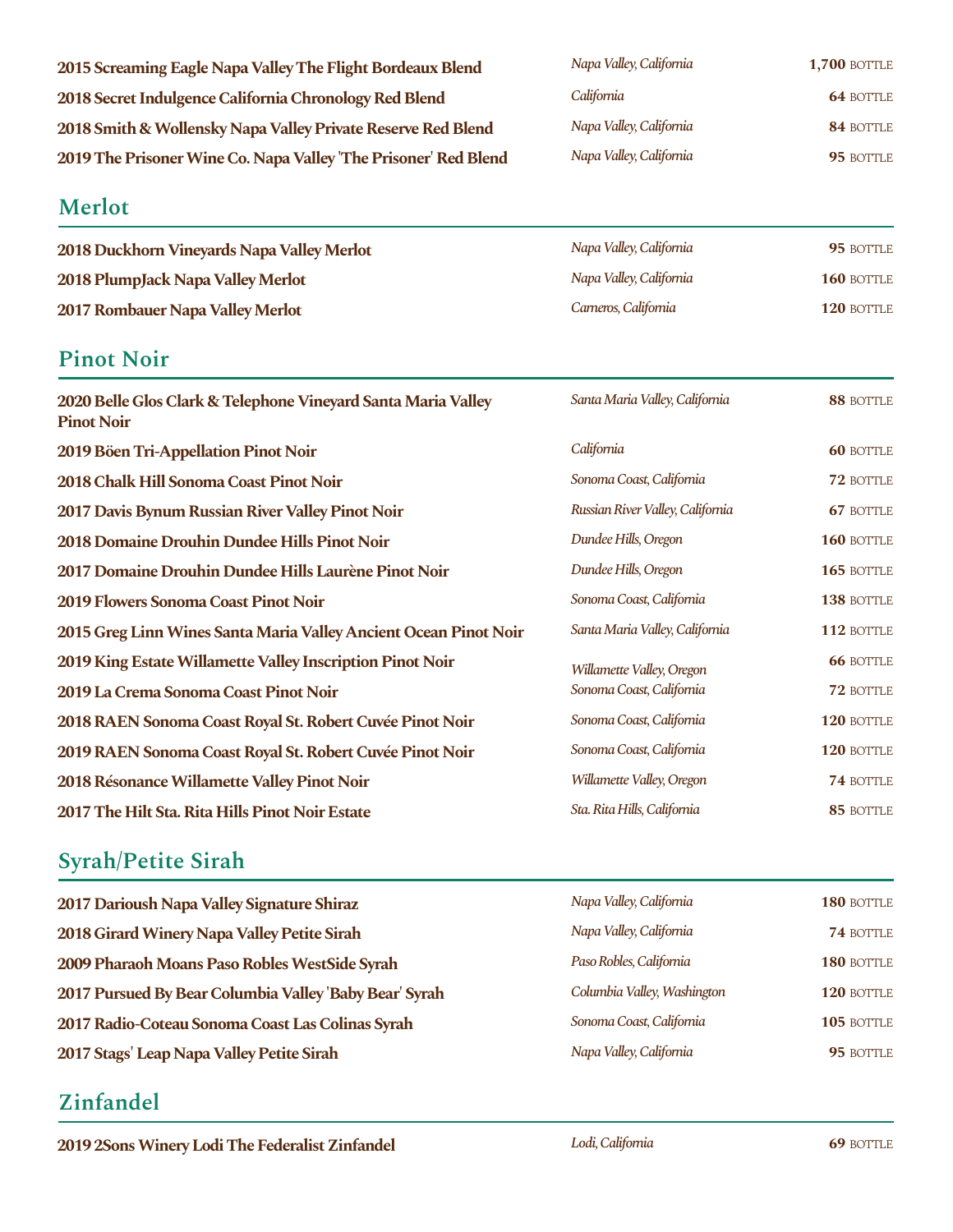| 2016 Canard Vineyard Estate Napa Valley Zinfandel              | Calistoga, California           | 95 BOTTLE        |
|----------------------------------------------------------------|---------------------------------|------------------|
| 2015 Chateau Montelena Calistoga Zinfandel                     | Calistoga, California           | <b>70 BOTTLE</b> |
| 2019 Cline Cellars Contra Costa County Ancient Vines Zinfandel | Contra Costa County, California | <b>60 BOTTLE</b> |
| 2019 Robert Biale Napa Valley Black Chicken Zinfandel          | Napa Valley, California         | 100 BOTTLE       |
|                                                                |                                 |                  |

# **Other American Reds**

**2019 Oberon Napa Valley Merlot 68** BOTTLE

| 2014 BOND Napa Valley Vecina Bordeaux Blend | Oakville, California    | <b>790 BOTTLE</b> |
|---------------------------------------------|-------------------------|-------------------|
| 2019 Oberon Napa Valley Merlot              | Napa Valley, California | <b>68 BOTTLE</b>  |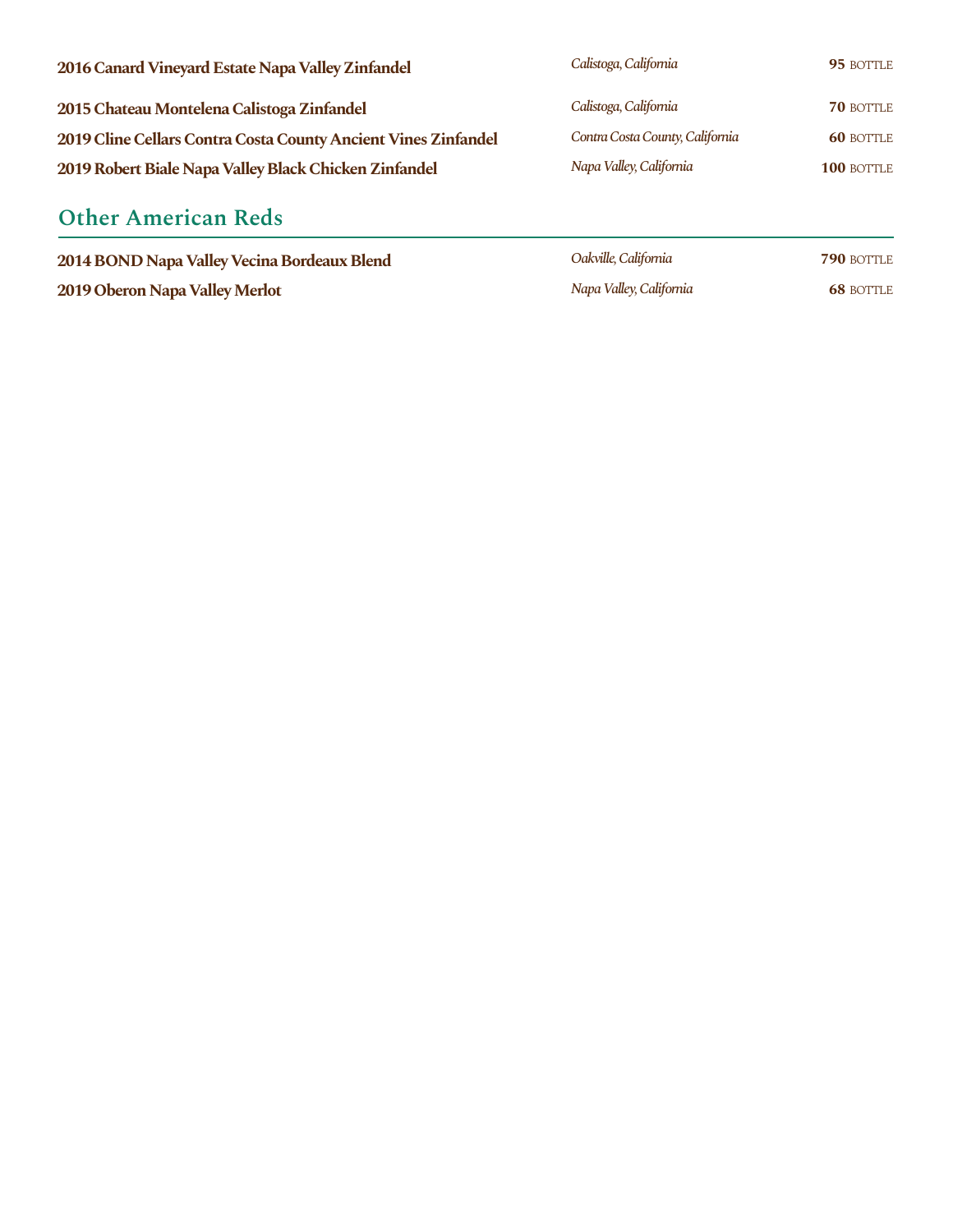

# **Champagne/Sparkling**

 $\bigcirc$ 

| NV Amelia Brut Crémant de Bordeaux Rosé                                | Bordeaux, France           | <b>68 BOTTLE</b> |
|------------------------------------------------------------------------|----------------------------|------------------|
| 2018 Andreola Dirupo Extra Dry Prosecco di Valdobbiadene               | Veneto, Italy              | 44 BOTTLE        |
| 2016 Antica Fratta Franciacorta Essence Brut Sparkling Rosé            | Lombardy, Italy            | 90 BOTTLE        |
| 2007 Charles de Cazanove Stradivarius Brut Blanc de Noirs<br>Champagne | Champagne, France          | 115 BOTTLE       |
| NV Contadi Castaldi Brut Franciacorta                                  | Lombardy, Italy            | 58 BOTTLE        |
| NV La Marca Luminore Brut Prosecco Superiore                           | Veneto, Italy              | 50 BOTTLE        |
| <b>NV LaLuca Extra Dry Prosecco</b>                                    | Veneto, Italy              | 56 BOTTLE        |
| NV Lanson Black Label Brut Champagne                                   | Champagne, France          | 96 BOTTLE        |
| NV Louis de Sacy Brut Rosé Champagne Grand Cru                         | Champagne, France          | 165 BOTTLE       |
| NV Lucien Albrecht Brut Crémant d'Alsace Rosé                          | Alsace, France             | 72 BOTTLE        |
| 2010 Moët & Chandon Dom Pérignon Brut Champagne                        | Champagne, France          | 450 BOTTLE       |
| NV Nicolas Feuillatte Réserve Exclusive Brut Champagne                 | Champagne, France          | 85 BOTTLE        |
| NV Perrier-Jouët Grand Brut Champagne                                  | Champagne, France          | 125 BOTTLE       |
| <b>NV Piper-Heidsieck Brut Champagne</b>                               | Champagne, France          | 88 BOTTLE        |
| NV Pommery Royal Brut Champagne                                        | Champagne, France          | 95 BOTTLE        |
| NV Rotari Trento Riserva Brut Sparkling Wine                           | Trentino-Alto Adige, Italy | 50 BOTTLE        |
| NV Taittinger La Française Brut Champagne                              | Champagne, France          | 120 BOTTLE       |
| NV Veuve Clicquot Ponsardin Brut Rosé Champagne                        | Champagne, France          | 155 BOTTLE       |
| NV Veuve Clicquot Ponsardin La Grande Dame Brut Champagne              | Champagne, France          | 350 BOTTLE       |
| NV Veuve Clicquot Ponsardin 'Yellow Label' Brut Champagne              | Champagne, France          | 150 BOTTLE       |

#### **France**

| 2020 Château D'Esclans Côtes de Provence Whispering Angel Rosé                               | Provence, France        | <b>68 BOTTLE</b> |
|----------------------------------------------------------------------------------------------|-------------------------|------------------|
| 2016 Château La Nerthe Châteauneuf-du-Pape White Rhône Blend                                 | Rhône, France           | 149 BOTTLE       |
| 2018 Château Lynch-Bages 'Blanc de Lynch-Bages' White Bordeaux<br><b>Blend</b>               | Bordeaux, France        | 180 BOTTLE       |
| 2019 Château Vitallis Pouilly-Fuissé Chardonnay                                              | <b>Burgundy, France</b> | <b>65 BOTTLE</b> |
| 2019 Domaine Bachelet-Monnot Puligny-Montrachet Premier Cru<br><b>Les Referts Chardonnay</b> | <b>Burgundy, France</b> | 170 BOTTLE       |
| 2018 Domaine Bachelet-Ramonet Chassagne-Montrachet<br>Chardonnay                             | <b>Burgundy, France</b> | 150 BOTTLE       |
| 2013 Domaine Baillard Chablis Premier Cru Vaillon Chardonnay                                 | <b>Burgundy, France</b> | 90 BOTTLE        |
| 2011 Domaine Vincent Sauvestre Savigny-lès-Beaune Chardonnay                                 | <b>Burgundy, France</b> | 50 BOTTLE        |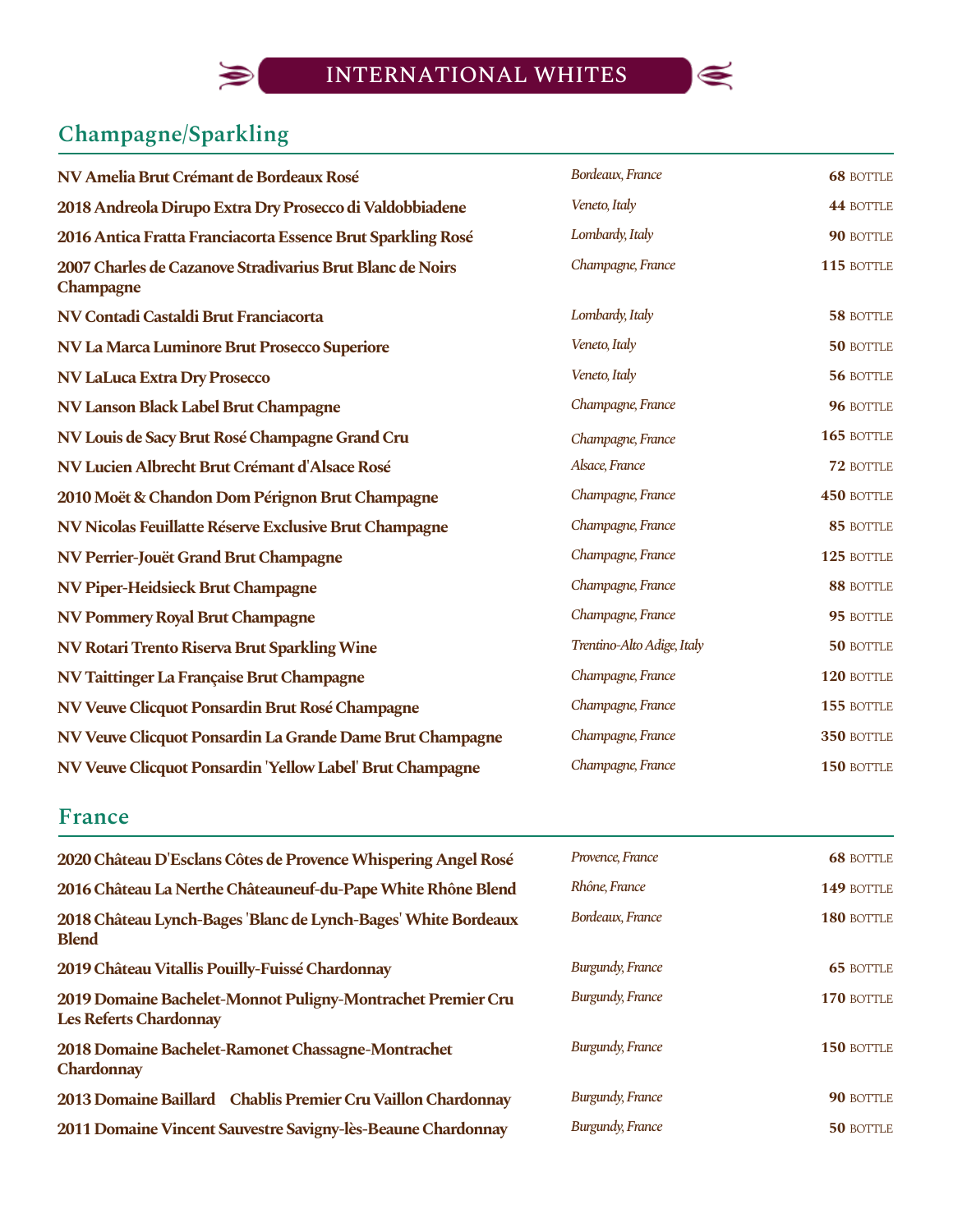**2018JosephDrouhinChablisPremierCruVaillons 'Drouhin- Vaudon'Chardonnay**

*Burgundy,France*

**90** BOTTLE

| 2019 Joseph Drouhin Pouilly-Fuissé Chardonnay                        | <b>Burgundy, France</b>      | 83 BOTTLE        |
|----------------------------------------------------------------------|------------------------------|------------------|
| 2018 Louis Latour Les Genièvres Mâcon-Lugny Chardonnay               | <b>Burgundy, France</b>      | <b>60 BOTTLE</b> |
| 2013 Maison Jean-Claude Fromont Mâcon-Villages Chardonnay            | <b>Burgundy, France</b>      | <b>65 BOTTLE</b> |
| 2019 Maison Louis Jadot Puligny-Montrachet Chardonnay                | <b>Burgundy, France</b>      | 150 BOTTLE       |
| 2020 Notorious Pink Domaine la Colombette Languedoc Grenache<br>Rosé | Languedoc-Roussillon, France | 42 BOTTLE        |
| 2019 Pascal Jolivet Sancerre Sauvignon Blanc                         | Loire, France                | 72 BOTTLE        |
| 2017 Roux Père & Fils Meursault Chardonnay                           | <b>Burgundy, France</b>      | 160 BOTTLE       |
| 2020 Simonnet-Febvre Chablis Chardonnay                              | <b>Burgundy, France</b>      | 72 BOTTLE        |
| 2018 Trimbach Alsace Riesling                                        | Alsace, France               | <b>60 BOTTLE</b> |
| 2016 Trimbach Alsace Cuvée Frédéric Emile Riesling                   | Alsace, France               | 110 BOTTLE       |
| 2019 William Fèvre Chablis Chardonnay                                | <b>Burgundy, France</b>      | 88 BOTTLE        |
|                                                                      |                              |                  |

### **Italy**

| 2020 Bertani Venezia Giulia Velante Pinot Grigio | Friuli-Venezia Giulia, Italy | 52 BOTTLE |
|--------------------------------------------------|------------------------------|-----------|
| 2018 Contado di Carona Friuli Si Si Pinot Grigio | Friuli-Venezia Giulia, Italy | 42 BOTTLE |
| 2015 Pieropan Soave Classico Garganega           | Veneto, Italy                | 56 BOTTLE |

### **Australia/New Zealand**

| 2020 The Crossings Awatere Valley Sauvignon Blanc | South Island, New Zealand | 56 BOTTLE |
|---------------------------------------------------|---------------------------|-----------|
|---------------------------------------------------|---------------------------|-----------|

#### **Other International Whites**

| 2014 Colomé Calchaquí Valley Torrontés | Norte, Argentina    | <b>46 BOTTLE</b> |
|----------------------------------------|---------------------|------------------|
| 2008 Movia Brda Ceglo Rebula           | Primorski, Slovenia | <b>66 BOTTLE</b> |
| 2019 Nortico Minho Alvarinho           | Minho, Portugal     | <b>40 BOTTLE</b> |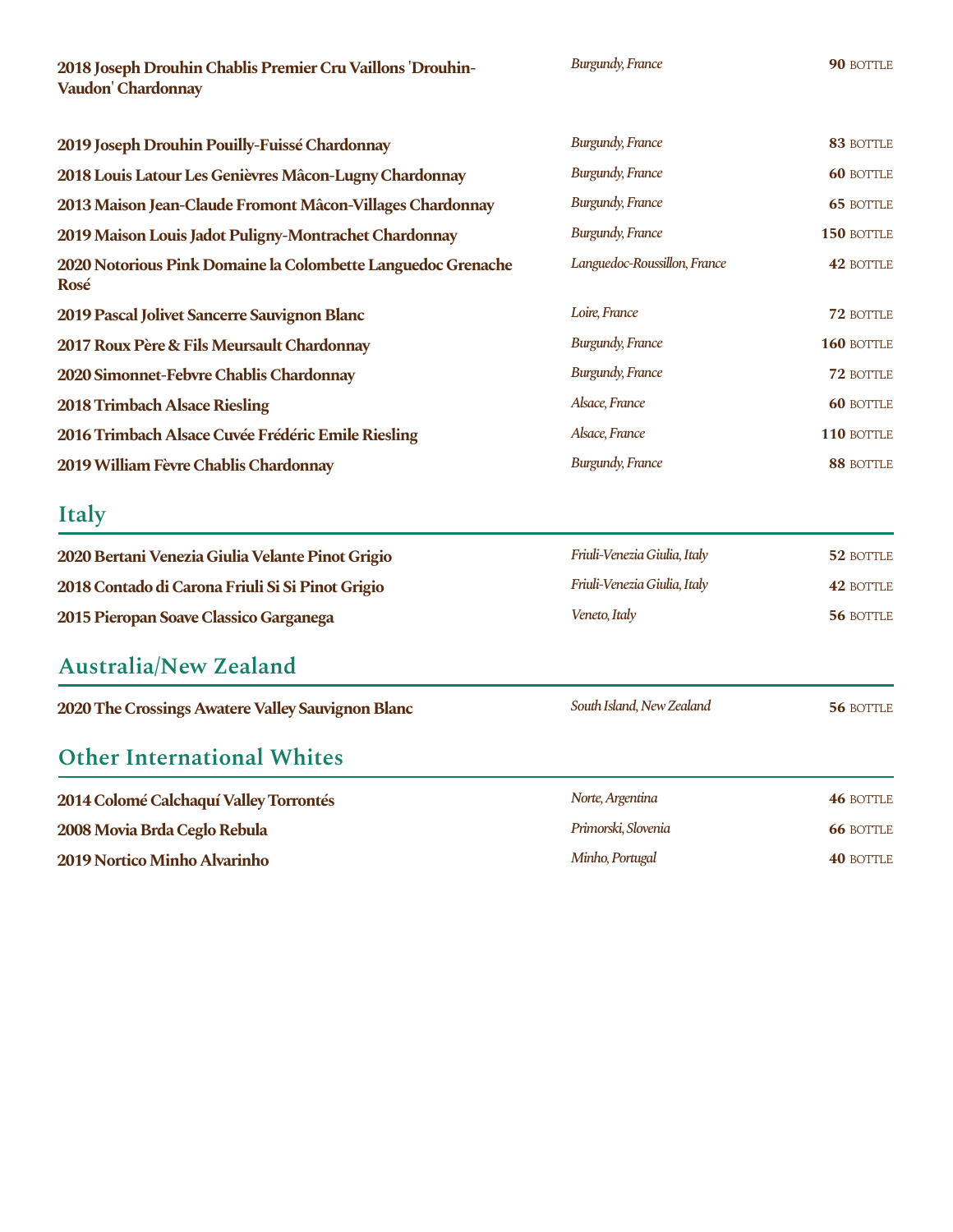

# **France ~ Burgundy/Beaujolais/Loire**

 $\bigcirc$ 

| 2016 Château de Poncié Fleurie Le Pré Roi Gamay   | Beaujolais, France | 54 BOTTLE |
|---------------------------------------------------|--------------------|-----------|
| 2019 Colin Barollet Savigny-lès-Beaune Pinot Noir | Burgundy, France   | 88 BOTTLE |
| 2018 Joseph Drouhin Chorey-Lès-Beaune Pinot Noir  | Burgundy, France   | 77 BOTTLE |

# **France ~ Bordeaux**

| 2018 Bernard Magrez 'Bordeaux Bernard Magrez' Bordeaux Blend                             | Bordeaux, France | 54 BOTTLE           |
|------------------------------------------------------------------------------------------|------------------|---------------------|
| 2006 Château Angélus Saint-Émilion Premier Grand Cru Classé<br><b>Bordeaux Blend</b>     | Bordeaux, France | 740 BOTTLE          |
| 2016 Château Grand Mayne Saint-Émilion Grand Cru Classé<br><b>Bordeaux Blend</b>         | Bordeaux, France | 145 BOTTLE          |
| 2018 Château Grand Mayne Saint-Émilion Grand Cru Classé<br><b>Bordeaux Blend</b>         | Bordeaux, France | 145 BOTTLE          |
| 1998 Château Gruaud Larose Saint-Julien Bordeaux Blend Grand<br>Cru                      | Bordeaux, France | 400 BOTTLE          |
| 1996 Château Haut-Brion Pessac-Léognan Premier Grand Cru<br><b>Classé Bordeaux Blend</b> | Bordeaux, France | <b>1,300 BOTTLE</b> |
| 2016 Château Lafon-Rochet Saint-Estèphe Bordeaux Blend                                   | Bordeaux, France | 226 BOTTLE          |
| 2016 Château Larose-Trintaudon Haut-Médoc Bordeaux Blend                                 | Bordeaux, France | <b>64 BOTTLE</b>    |
| 2015 Château Lynch-Bages Pauillac Grand Cru Classé Bordeaux<br><b>Blend</b>              | Bordeaux, France | 400 BOTTLE          |
| 2008 Château Pontet-Canet Pauillac Bordeaux Blend                                        | Bordeaux, France | <b>300 BOTTLE</b>   |
| 2011 Château Simard Saint-Emilion Bordeaux Blend                                         | Bordeaux, France | 110 BOTTLE          |
| 2005 Dourthe Bordeaux Supérieur 'Essence de Dourthe' Bordeaux<br><b>Blend</b>            | Bordeaux, France | 320 BOTTLE          |
| 2018 Moulin D'Issan Bordeaux Supérieur Bordeaux Blend                                    | Bordeaux, France | <b>70 BOTTLE</b>    |

# **France ~ Rhône/Provence/Languedoc-Roussillion**

| 2018 Brotte Châteauneuf-du-Pape Domaine Barville Rhône Blend                                               | Rhône, France                | <b>78 BOTTLE</b> |
|------------------------------------------------------------------------------------------------------------|------------------------------|------------------|
| 2017 Brotte Côtes du Rhône Esprit Barville Grenache Blend                                                  | Rhône, France                | 58 BOTTLE        |
| 2017 Château La Nerthe Châteauneuf-du-Pape Rhône Blend                                                     | Rhône, France                | 140 BOTTLE       |
| 2017 E. Guigal Châteauneuf-du-Pape Rhône Blend                                                             | Rhône, France                | 145 BOTTLE       |
| 2018 E. Guigal Côte-Rôtie Brune et Blonde Syrah                                                            | Rhône, France                | 184 BOTTLE       |
| 2016 Jean-Luc Colombo Cornas Les Ruchets Syrah                                                             | Rhône, France                | 180 BOTTLE       |
| 2015 M. Chapoutier Côtes du Roussillon Villages Latour de France<br>Bila-Haut Occultum Lapidem Rhône Blend | Languedoc-Roussillon, France | 315 BOTTLE       |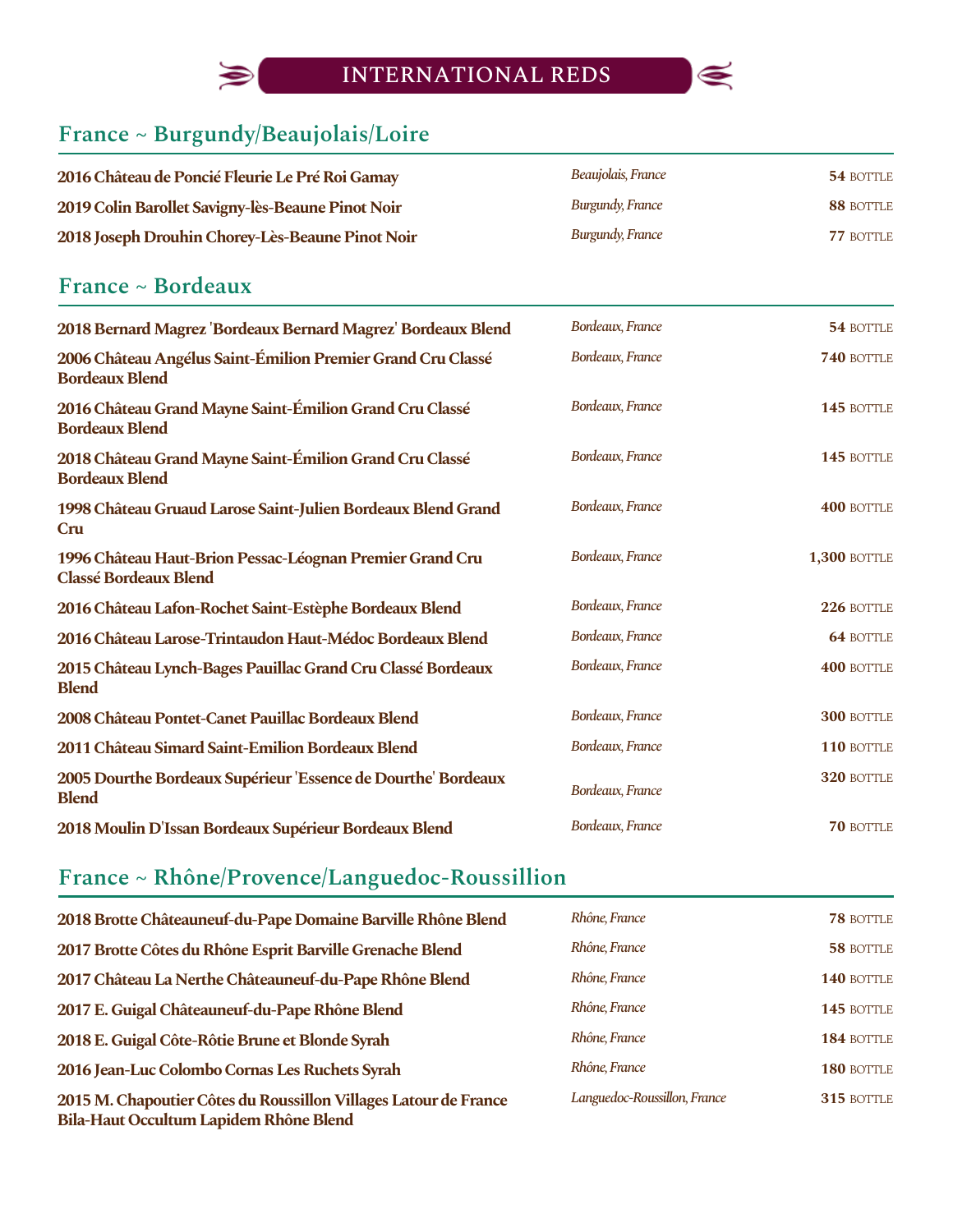# **Italy**

| 2018 Adriano Marco e Vittorio Basarin Barbaresco Nebbiolo                                 | Piedmont, Italy | 88 BOTTLE        |
|-------------------------------------------------------------------------------------------|-----------------|------------------|
| 2019 Agricola Brandini Barbera d'Alba                                                     | Piedmont, Italy | <b>60 BOTTLE</b> |
| 2017 Allegrini Amarone della Valpolicella Classico Corvina Blend                          | Veneto, Italy   | 176 BOTTLE       |
| 2014 Allegrini Veronese La Grola Corvina Blend                                            | Veneto, Italy   | 118 BOTTLE       |
| 2018 Argiano Toscana 'NC' Non Confunditur Super Tuscan Blend                              | Tuscany, Italy  | <b>60 BOTTLE</b> |
| 2018 Barone Ricasoli Chianti Sangiovese                                                   | Tuscany, Italy  | <b>48 BOTTLE</b> |
| 2009 Bertani Amarone della Valpolicella Classico Corvina Blend                            | Veneto, Italy   | 286 BOTTLE       |
| 2018 Borgo Scopeto Chianti Classico Sangiovese                                            | Tuscany, Italy  | 52 BOTTLE        |
| 2016 Castello Banfi Brunello di Montalcino Sangiovese                                     | Tuscany, Italy  | 153 BOTTLE       |
| 2018 Cesari Valpolicella Ripasso Superiore Mara Corvina Blend                             | Veneto, Italy   | 57 BOTTLE        |
| 2017 Col d'Orcia Brunello di Montalcino Sangiovese                                        | Tuscany, Italy  | 120 BOTTLE       |
| 2016 Contucci Vino Nobile di Montepulciano Red Blend                                      | Tuscany, Italy  | 92 BOTTLE        |
| 2015 Fattoria La Lecciaia Brunello di Montalcino Sangiovese                               | Tuscany, Italy  | 100 BOTTLE       |
| 2017 Gaja Langhe Sito Moresco Red Blend                                                   | Piedmont, Italy | 180 BOTTLE       |
| 2017 Giuseppe Cortese Barbaresco Nebbiolo                                                 | Piedmont, Italy | 75 BOTTLE        |
| 2017 Il Poggione Rosso di Montalcino Sangiovese                                           | Tuscany, Italy  | 73 BOTTLE        |
| 2017 Marchesi de' Frescobaldi Chianti Rùfina Riserva Nipozzano<br><b>Sangiovese Blend</b> | Tuscany, Italy  | 54 BOTTLE        |
| 2010 Monteverro Toscana 'Terra di Monteverro' Bordeaux Blend                              | Tuscany, Italy  | 154 BOTTLE       |
| 2016 Pio Cesare Dolcetto d'Alba                                                           | Piedmont, Italy | 78 BOTTLE        |
| 2018 Poderi Garona Boca Nebbiolo                                                          | Piedmont, Italy | 124 BOTTLE       |
| 2017 Renato Ratti Barolo Marcenasco Nebbiolo                                              | Piedmont, Italy | 150 BOTTLE       |
| 2019 Stemmari Sicilia Nero d'Avola                                                        | Sicily, Italy   | <b>48 BOTTLE</b> |

# **Spain/Portugal/Lebanon**

| 2014 Bodega Muga Prado Enea Rioja Tempranillo Gran Reserva  | DOCa Rioja, Spain      | 178 BOTTLE       |
|-------------------------------------------------------------|------------------------|------------------|
| 2017 Bodegas La Cartuja Priorat Red Blend                   | Catalonia, Spain       | <b>70 BOTTLE</b> |
| 2015 Bodegas Ramón Bilbao Rioja Tempranillo Reserva         | DOCa Rioja, Spain      | <b>68 BOTTLE</b> |
| 2018 Casa Ferreirinha Douro Papa Figos Red Blend            | Douro Valley, Portugal | 42 BOTTLE        |
| 2017 Clos Mogador Gratallops Priorat Red Blend              | Catalonia, Spain       | 188 BOTTLE       |
| 2010 Faustino I Rioja Tempranillo Gran Reserva              | DOCa Rioja, Spain      | 98 BOTTLE        |
| 2015 Marqués de Cáceres Rioja Tempranillo Blend Reserva     | DOCa Rioja, Spain      | 56 BOTTLE        |
| 2018 Numanthia Tinta de Toro Termes Tempranillo             | Castilla y León, Spain | 85 BOTTLE        |
| 2016 Quinta do Crasto Douro Vinhas Velhas Red Blend Reserva | Douro Valley, Portugal | 84 BOTTLE        |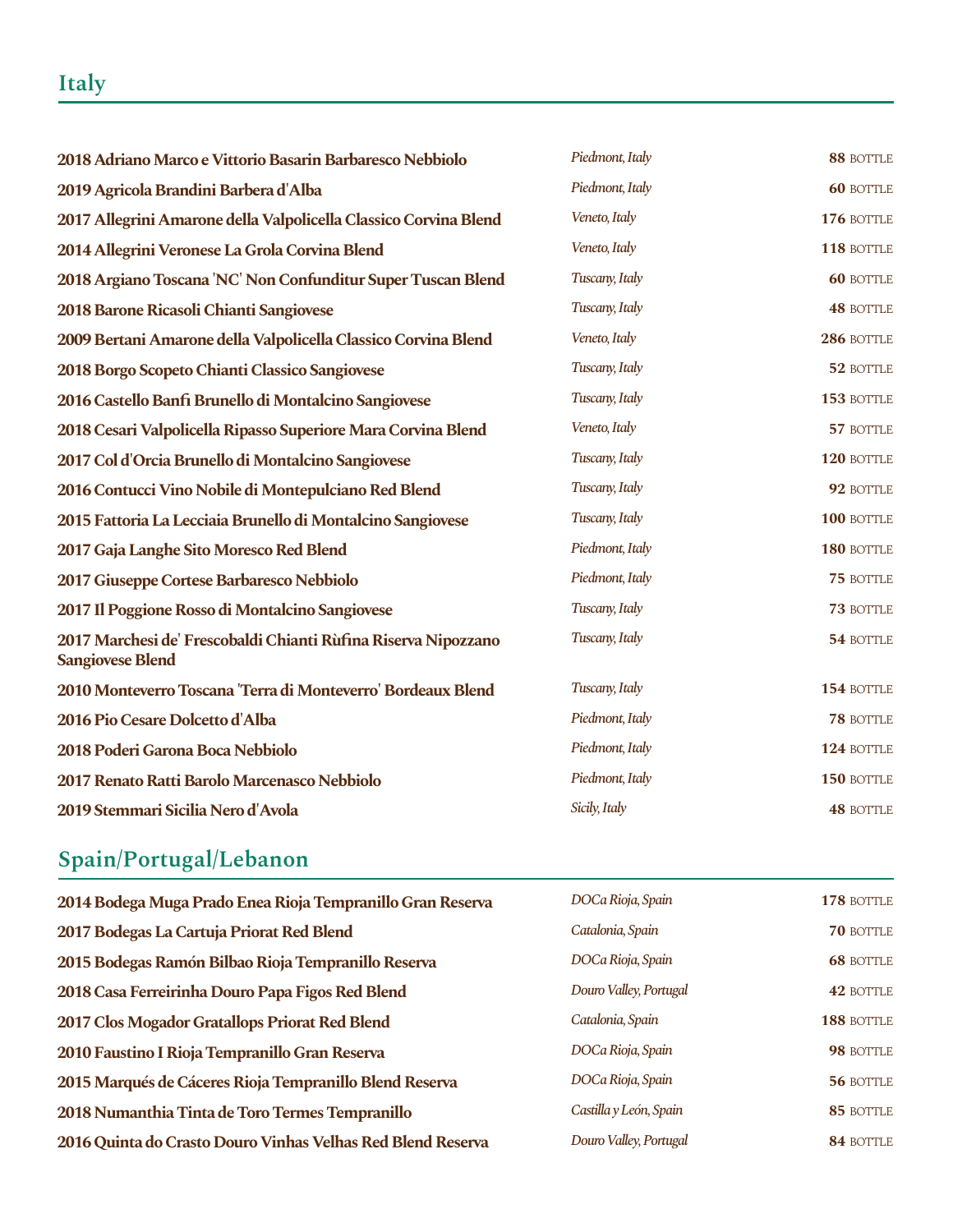| 2015 Torres Mas La Plana Penedès Cabernet Sauvignon                                   | Catalonia, Spain      | 150 BOTTLE       |
|---------------------------------------------------------------------------------------|-----------------------|------------------|
| 2014 Valenciso Rioja Tempranillo Reserva                                              | DOCa Rioja, Spain     | 84 BOTTLE        |
| <b>Central &amp; South America</b>                                                    |                       |                  |
| 2017 Apaltagua Colchagua Valley Tutunjian Single Vineyard<br>Carménère                | Central Valley, Chile | <b>49 BOTTLE</b> |
| 2018 Apaltagua Curicó Valley Tutunjian Single Vineyard Cabernet<br><b>Sauvignon</b>   | Central Valley, Chile | 52 BOTTLE        |
| 2019 Baron Philippe de Rothschild Maipo Valley Escudo Rojo<br>'Baronesa P.' Red Blend | Central Valley, Chile | 120 BOTTLE       |
| 2017 Bodega Catena Zapata La Consulta Malbec                                          | Cuyo, Argentina       | <b>64 BOTTLE</b> |
| 2017 Bodega Garzón Maldonado Tannat                                                   | Maldonado, Uruguay    | <b>45 BOTTLE</b> |
| 2019 Familia Zuccardi Valle de Uco 'Q' Malbec                                         | Cuyo, Argentina       | <b>60 BOTTLE</b> |
| 2019 Piattelli Vineyards Cafayate Valley Malbec Grand Reserve                         | Cuyo, Argentina       | 120 BOTTLE       |
| 2018 Terrazas de Los Andes Mendoza Malbec Reserva                                     | Cuyo, Argentina       | 84 BOTTLE        |
| 2018 Trivento Luján de Cuyo Golden Reserve Malbec                                     | Cuyo, Argentina       | 54 BOTTLE        |

# **Australia/New Zealand**

| 2016 Barossa Valley Estate Barossa Valley E & E Limited Release<br><b>Black Pepper Shiraz</b> | South Australia, Australia | 224 BOTTLE       |
|-----------------------------------------------------------------------------------------------|----------------------------|------------------|
| 2020 Mollydooker McLaren Vale Blue Eyed Boy Shiraz                                            | South Australia, Australia | 120 BOTTLE       |
| 2019 Mollydooker South Australia Two Left Feet Red Blend                                      | South Australia, Australia | <b>76 BOTTLE</b> |
| 2018 Penfolds South Australia Bin 389 Cabernet - Shiraz                                       | South Australia, Australia | 124 BOTTLE       |
| 2017 Robert Oatley McLaren Vale Signature Series Shiraz                                       | South Australia, Australia | <b>65 BOTTLE</b> |
| 2016 Torbreck Barossa The Struie Shiraz                                                       | South Australia, Australia | 119 BOTTLE       |
| 2018 Two Hands Barossa Valley Gnarly Dudes Shiraz                                             | South Australia, Australia | 89 BOTTLE        |
| 2014 Yangarra Estate McLaren Vale Old Vine Grenache                                           | South Australia, Australia | <b>64 BOTTLE</b> |

# **South Africa**

| 2020 Big Flower Stellenbosch Cabernet Sauvignon                  | Western Cape, South Africa | 62 BOTTLE |
|------------------------------------------------------------------|----------------------------|-----------|
| 2014 Boekenhoutskloof Franschhoek Cabernet Sauvignon             | Western Cape, South Africa | 88 BOTTLE |
| 2010 Morgenster Stellenbosch Lourens River Valley Bordeaux Blend | Western Cape, South Africa | 55 BOTTLE |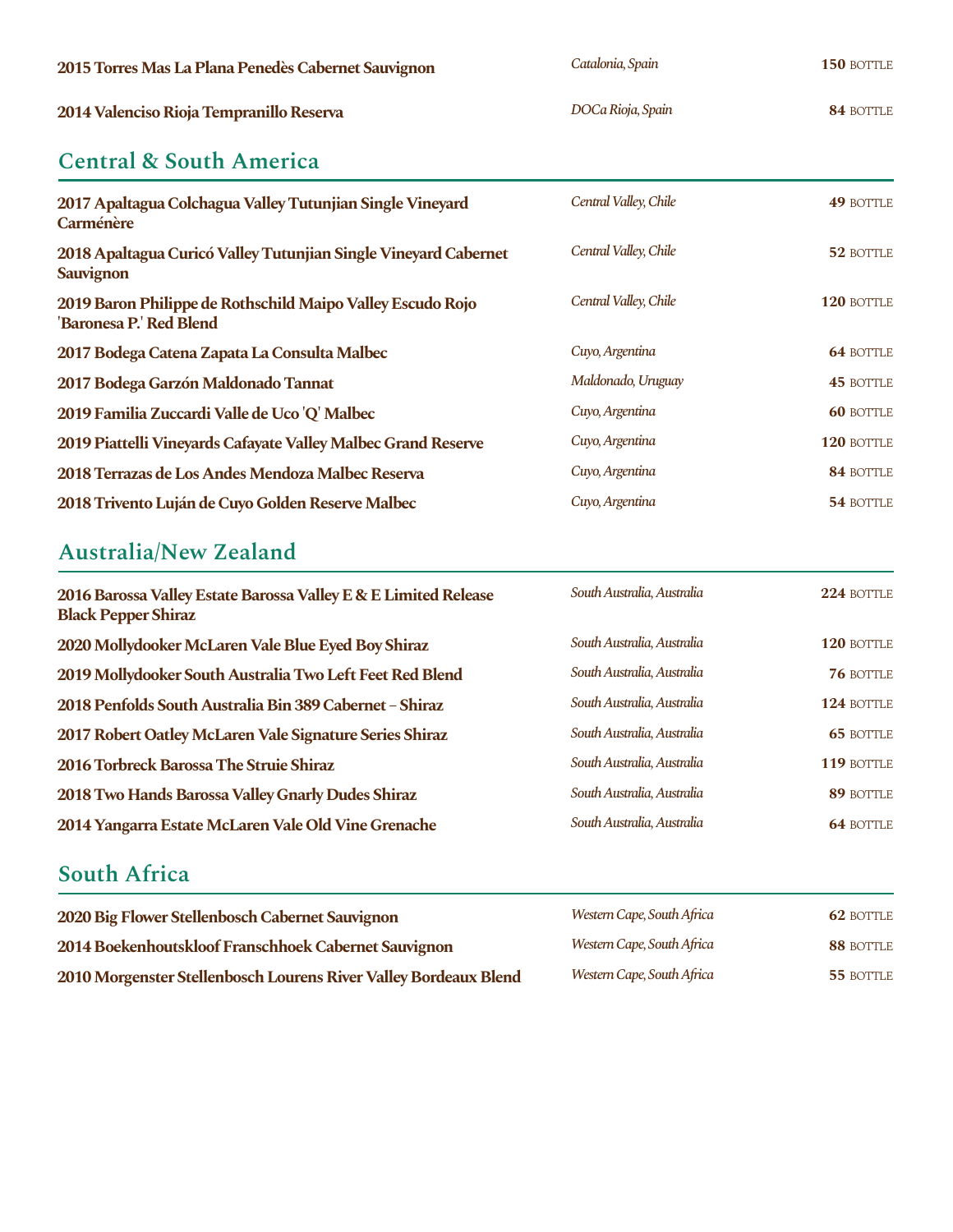

LARGE FORMAT



# **Cabernet**

| 2018 Orin Swift Napa Valley Mercury Head Cabernet Sauvignon                    | Napa Valley, California | 425 MAGNUM |
|--------------------------------------------------------------------------------|-------------------------|------------|
| 2017 Stag's Leap Wine Cellars Napa Valley Artemis Cabernet<br><b>Sauvignon</b> | Napa Valley, California | 295 MAGNUM |

# **Proprietary Blends/Meritage**

| 2012 Continuum Napa Valley Bordeaux Blend                                      | Napa Valley, California                              | 1,900 DOUBLE MAGNUM |
|--------------------------------------------------------------------------------|------------------------------------------------------|---------------------|
| 2013 Continuum Napa Valley Bordeaux Blend                                      | Napa Valley, California                              | 1,650 DOUBLE MAGNUM |
| 2011 Ridge Vineyards Monte Bello Santa Cruz Mountains Bordeaux<br><b>Blend</b> | Santa Cruz Mountains, California1, 200 DOUBLE MAGNUM |                     |
| 2019 The Prisoner Wine Co. Napa Valley 'The Prisoner' Red Blend                | Napa Valley, California                              | 200 MAGNUM          |